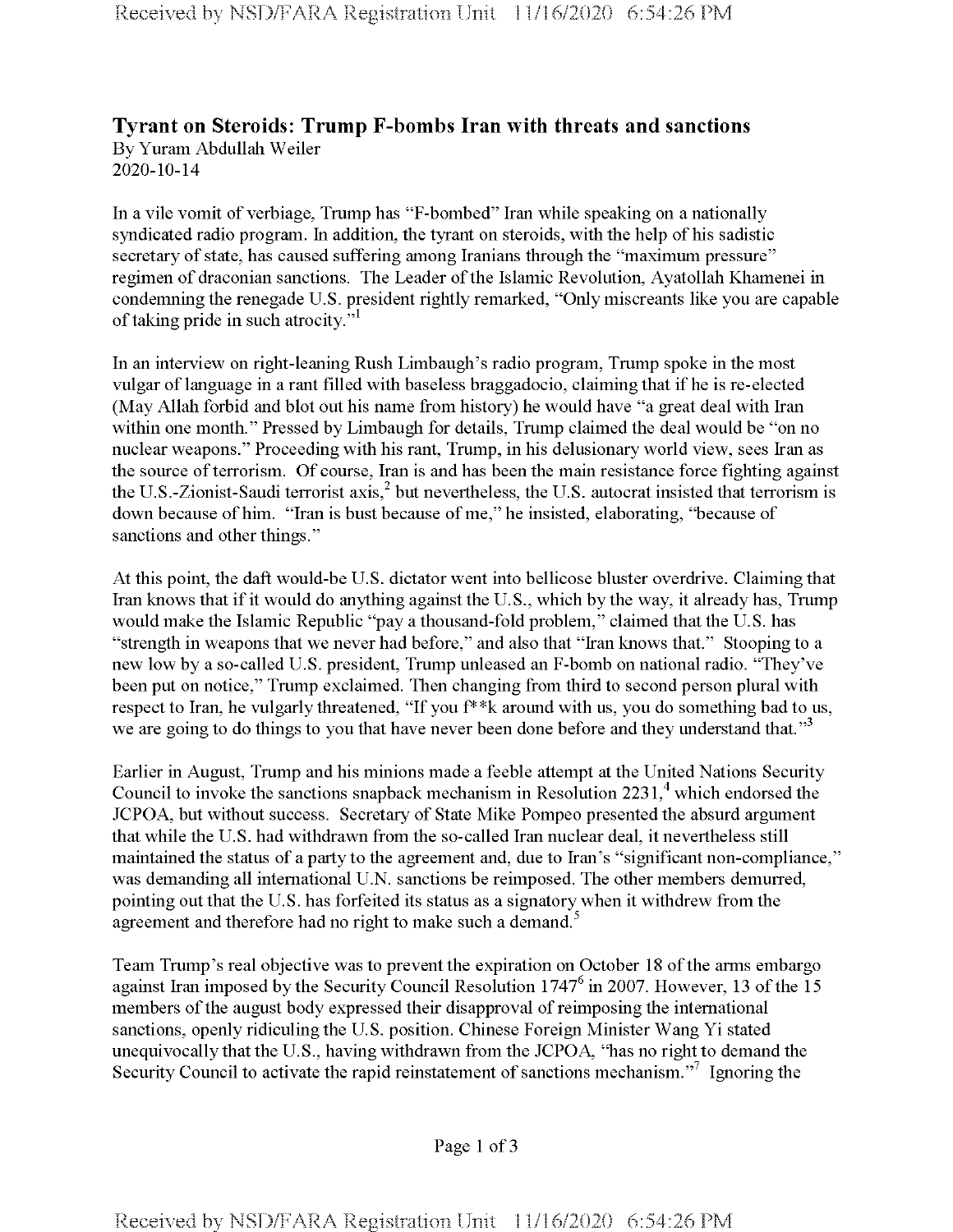reality of a stunning rebuke, Pompeo unabashedly announced, "The return of sanctions today is a step toward international peace and security," as if his mission had been a stunning success.<sup>8</sup>

So now, this ex-reality TV star president has imposed additional sanctions so broad in scope that virtually no humanitarian goods can flow into Iran. In this latest orgy of sanctions, the Trump regime has ordered 18 additional Iranian banks to be added to the U.S. Treasury's hit list of specially designated nationals and blocked persons. U.S. Secretary of the Treasury Steve Mnuchin, in consultation with U.S. Secretary of State Mike Pompeo, no doubt both salivating over the prospect of inflicting additional misery on the Iranian people, carried out Trump's order with alacrity.<sup>9</sup> Whether these sanctions are the mere flailing of a lunatic U.S. president who knows he is about to lose an election or his sadistic expression of appreciation to regional allies for recent arms deals, the result is the same for the Iranian people: increased difficulty in acquiring needed drugs and medical equipment to fight COVID-19.

Reportedly Trump himself has had a brush with COVID-19. After conceding a positive test result in the early morning hours on October 2, he was rushed by helicopterto Walter Reed Military Hospital in Bethesda, Maryland near Washington, D.C. and given the ultimate in boutique medical care. In the course of treatment, the morbidly obese president was given a variety of therapeutic drugs, among which was the steroid Dexamethasone, an inexpensive medication used to treat a variety of ailments from arthritis to thyroid disorders, including cancer. Dexamethasone was found to reduce the risk of death due to COVID-19, and, since 80 percent of deaths due to the disease occur in patients who are 65-years-old and above, Trump, aged 74, was given the steroid. Unfortunately, the drug is not recommended for patients with mild symptoms, as Trump allegedly had, and, in fact, it has been shown to induce harmful psychological changes, among them delusions of grandiosity and feeling "on top of the world."<sup>10</sup>

Apparently, dexamethasone is similar to a natural hormone secreted by the adrenal glands, and has an effect similar to epinephrine, also known more commonly as adrenaline.<sup>11</sup> Thus, it is entirely possible that Trump's burst of bombastic bravado threatening Iran is nothing but a reaction to the glucocorticoid steroid dexamethasone, which may have adversely amplified his well-established pattern of excessively arrogant and impulsive behavior. Prescribing such therapy for someone who already is an acutely arrogant autocrat would seem to be as illogical as dispensing sildenafil<sup>12</sup> to a serial rapist. In either case, a rational being would not expect to see a less contemptable pattern of comportment, nor be surprised to witness an increase in abhorrent activity.

So Donald Trump, desperate for some diplomatic breakthrough with Iran to tout in order to resuscitate his ailing reelection bid, has resorted to obscenity-laced threats and more sanctions. This is a rather clear admission that the despot's "maximum pressure" campaign to force Iran into negotiating anew has failed. Furthermore, Supreme Leader Ayatollah Khamenei had pointed out in a recent speech in July on the occasion of Eid al-Adha that negotiating with the U.S. would be harmful to Iran. Addressing the pressing issue of sanctions, he advised Iranians, "The only cure for sanctions is reliance on internal capabilities. We should preserve all present capabilities and strive to find new ones."13 And, of course, as the Islamic Republic becomes increasingly self-reliant, the U.S. economic sanctions become increasingly ineffective.

Page 2 of <sup>3</sup>